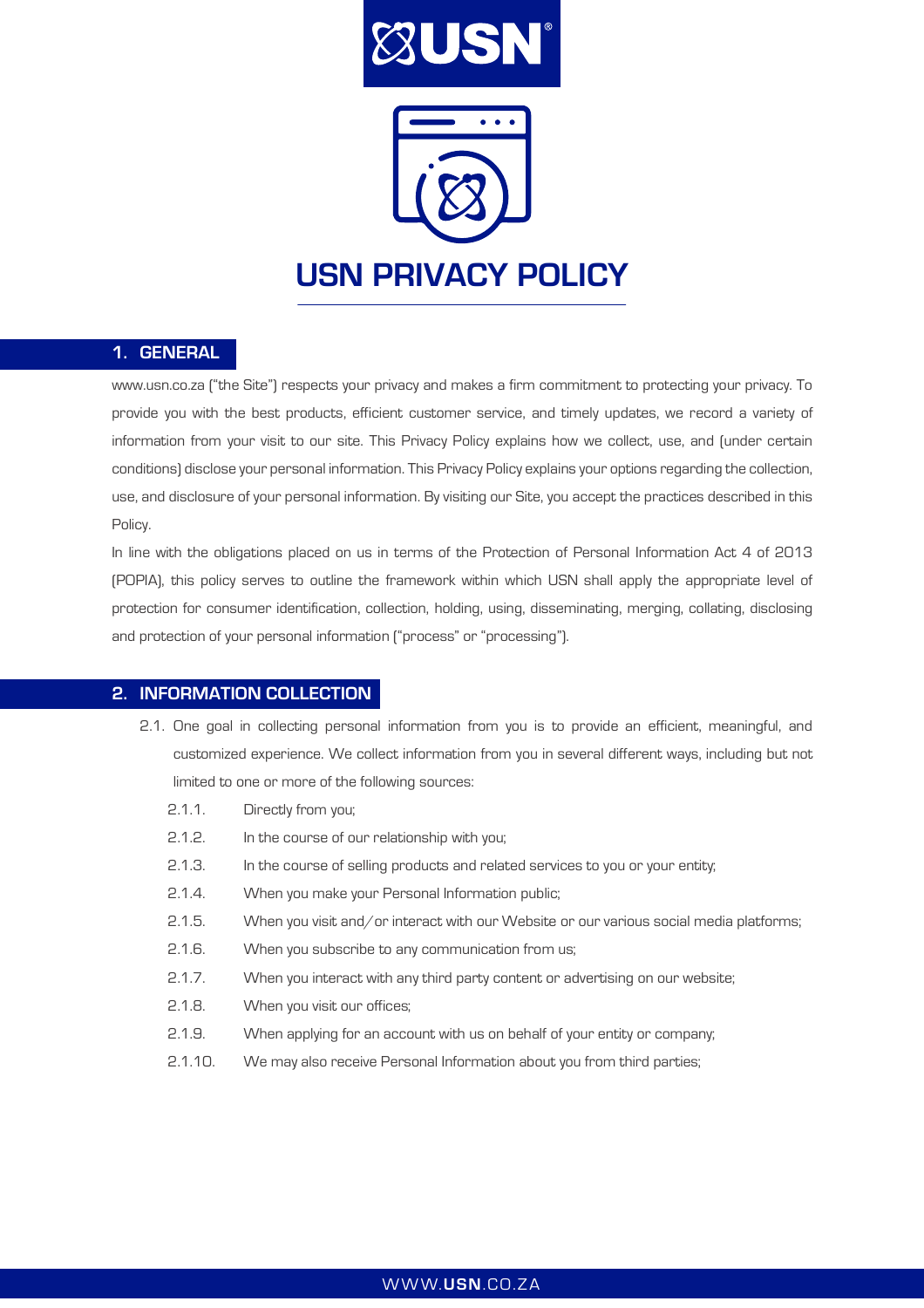

- 2.1.11. Personal Information may be created by us about you such as records of your communications and interactions with us, including, but not limited to, your attendance at events or at interviews in the course of applying for a job with us, subscription to our newsletters and other mailings and interactions with you during the course of our digital marketing campaigns;
- 2.1.12. Personal Information about you may be obtained through marketing campaigns run in the various retail channels where our products are selling.

#### 2.2. COLLECTION OF INFORMAITON ON WEBSITE SPECIFICALLY:

#### 2.2.1.REGISTRATION AND ORDERING

Using certain parts of this Site or ordering products, you must complete an online registration form. During registration, you will be prompted to provide us with certain personal information, including but not limited to your name, delivery and billing address(es), phone number, email address, and credit card number. These kinds of personal information are used for billing purposes, to fulfil your orders, to communicate with you about your order and our site, and for internal marketing purposes. If we encounter a problem when processing your order, we may use the personal information you provide us to contact you.

#### 2.2.2.EMAIL ADDRESSES

Locations of the Site permit you to enter your email address for purposes including but not limited to register for free promotional notices; to request us to notify you when we receive a new brand, or new product style; to sign up for our email newsletter. Your participation in a contest is completely voluntary, and you may choose whether to participate and disclose information to us. We use this information to notify contest winners and to award prizes. We may post the names of contest winners on our Site.

## 3. CATEGORIES OF PERSONAL INFORMATION WE MAY PROCESS

We may process the following categories of Personal Information about you:

- 3.1. Personal details: name and photograph;
- 3.2. Demographic information: gender, date of birth  $/$  age, nationality and title;
- 3.3. Identifier information: passport or national identity number, bank statements, tenancy agreements, financial statements.
- 3.4. Contact details: correspondence address, telephone number, email address, and details of your public social media profile(s);
- 3.5. Attendance records: details of meetings and other events organised by or on behalf of USN that you have attended;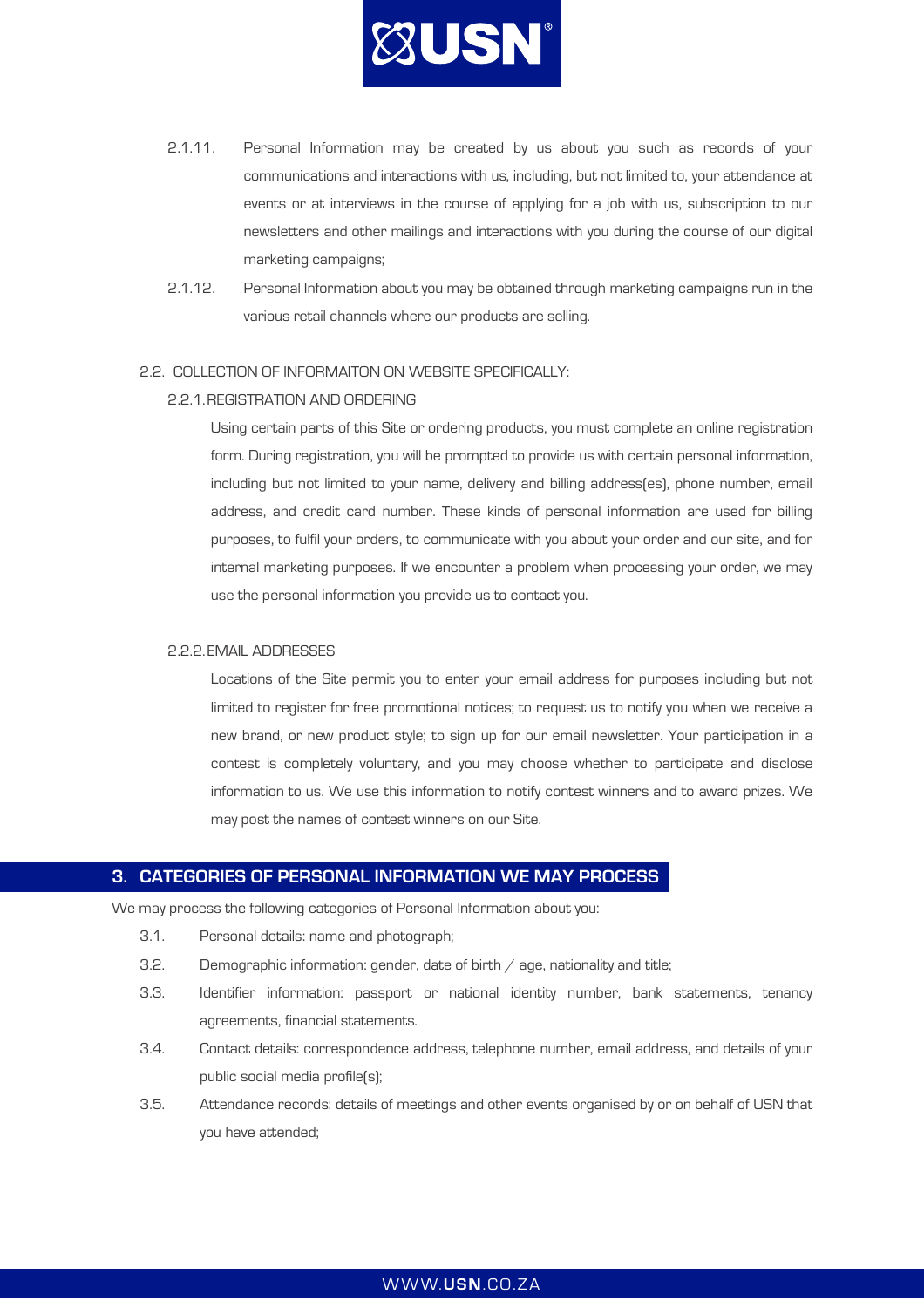

- 3.6. Payment details: billing address; payment method; bank account number or credit card number, invoice records, payment records, SWIFT details, International Bank Account Number details, payment amount, payment date and records of cheques.
- 3.7. Content and advertising data: records of your interactions with our online advertising and content, records of advertising and content displayed on pages, displayed to you, and any interaction you may have had with such content or advertising (including, but not limited to, mouse hover, mouse clicks and any forms you complete).

### 4. INFORMATION USE AND DISCLOSURE

- 4.1. We will Process your Personal Information in the ordinary course of the business of selling sports supplements and related after-sale service.
- 4.2. We will primarily use your Personal Information only for the purpose for which it was originally or primarily collected.
- 4.3. We will use your Personal Information for a secondary purpose only if such purpose constitutes a legitimate interest and is closely related to the original or primary purpose for which the Personal Information was collected.
- 4.4. We may subject your Personal Information to Processing during the course of various activities, including, without limitation, the following –
	- 4.4.1. operating our business;
	- 4.4.2. analyse, evaluate, review and collation of information to determine credit worthiness if you or your organization has applied tom open an account with us, to provide you with product information or other related communication;
	- 4.4.3. for business purposes, such as analysing and managing our business, market search, audits, developing new products, improving our services and products, gauging customer satisfaction
	- 4.4.4. compliance with applicable law and fraud prevention;
	- 4.4.5. transfer of information to our Service Providers and other third parties;
	- 4.4.6. recruitment.
- 4.5. We may process your Personal Information for relationship management and marketing purposes in relation to our business (including, but not limited to, Processing that is necessary for the development and improvement of our products and related services), for accounts management and for marketing activities in order to establish, maintain and/or improve our relationship with you and with our Service Providers and/or Suppliers.
- 4.6. We may analyze your Personal Information for statistical purposes.
- 4.7. We may process your Personal Information for internal management and management reporting purposes which includes amongst others, the following:
	- 4.7.1. conducting customer surveys;
	- 4.7.2. implementing internal business controls;
	- 4.7.3. providing central processing facilities;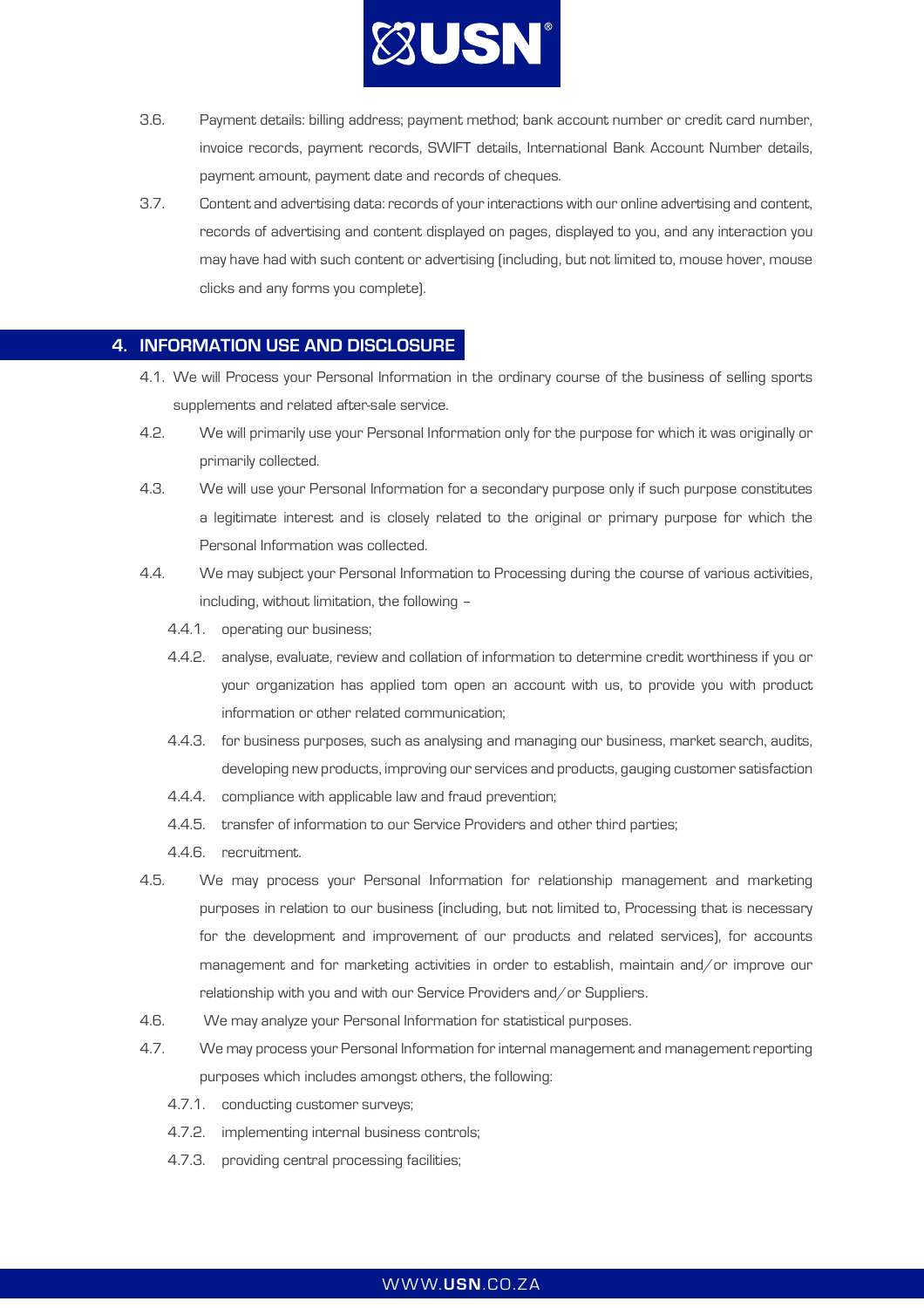

- 4.7.4. for insurance purposes;
- 4.7.5. for management reporting analysis.
- 4.8. We may Process your Personal Information for safety and security purposes.
- 4.9. USN undertakes to minimize the processing of your Personal Information and only process Personal Information which is sufficient to fulfil the main purpose for which the Personal Information was collected or provided.

## 5. DISCLOSURE OF PERSONAL INFORMATION TO THIRD PARTIES

- 5.1. We want to provide you with excellent service and to offer you a great selection we primarily sell goods, not information. We do not sell, rent, trade, license, or otherwise disclose your specific personal information or financial information to anyone, except that:
	- 5.1.1.We may disclose your Personal Information to our Associates and Service Providers, for legitimate business purposes, in accordance with applicable law and subject to applicable professional and regulatory requirements regarding confidentiality.
	- 5.1.2.We sometimes use others to perform specific functions on our behalf. When we disclose information to these service providers, we disclose information to help them to perform their service. For example, to deliver products to you, we must share some information. We make use of couriers (such as Dawn Wing) to deliver products and so that we can obtain feedback, improve the quality of our service, and measure and improve the quality of the service of the third party. We provide the courier with some personally identifiable information such as your name, delivery address, email, and phone number.
	- 5.1.3.Similarly, to help you buy products and provide customer service to you, we must provide your credit card number to financial-services corporations such as credit-card processors and issuers. When we submit your credit card the number for authorization, we use state-of-the-art data encryption to protect your information.
	- 5.1.4.We will not sell (or trade or rent) personally identifiable information to other companies as part of our regular course of business. However, it is possible that we might acquire or merge with or be acquired by another company or that we might dispose of some or all of our assets. If that happens, your personal information may be disclosed to another company, but that disclosure will be subject to this Privacy Policy in effect.
	- 5.1.5.We may share non-personal information (such as the number of daily visitors to a particular web page, or the size of an order placed on a certain date) with third parties such as advertising partners. This information does not directly personally identify you or any user.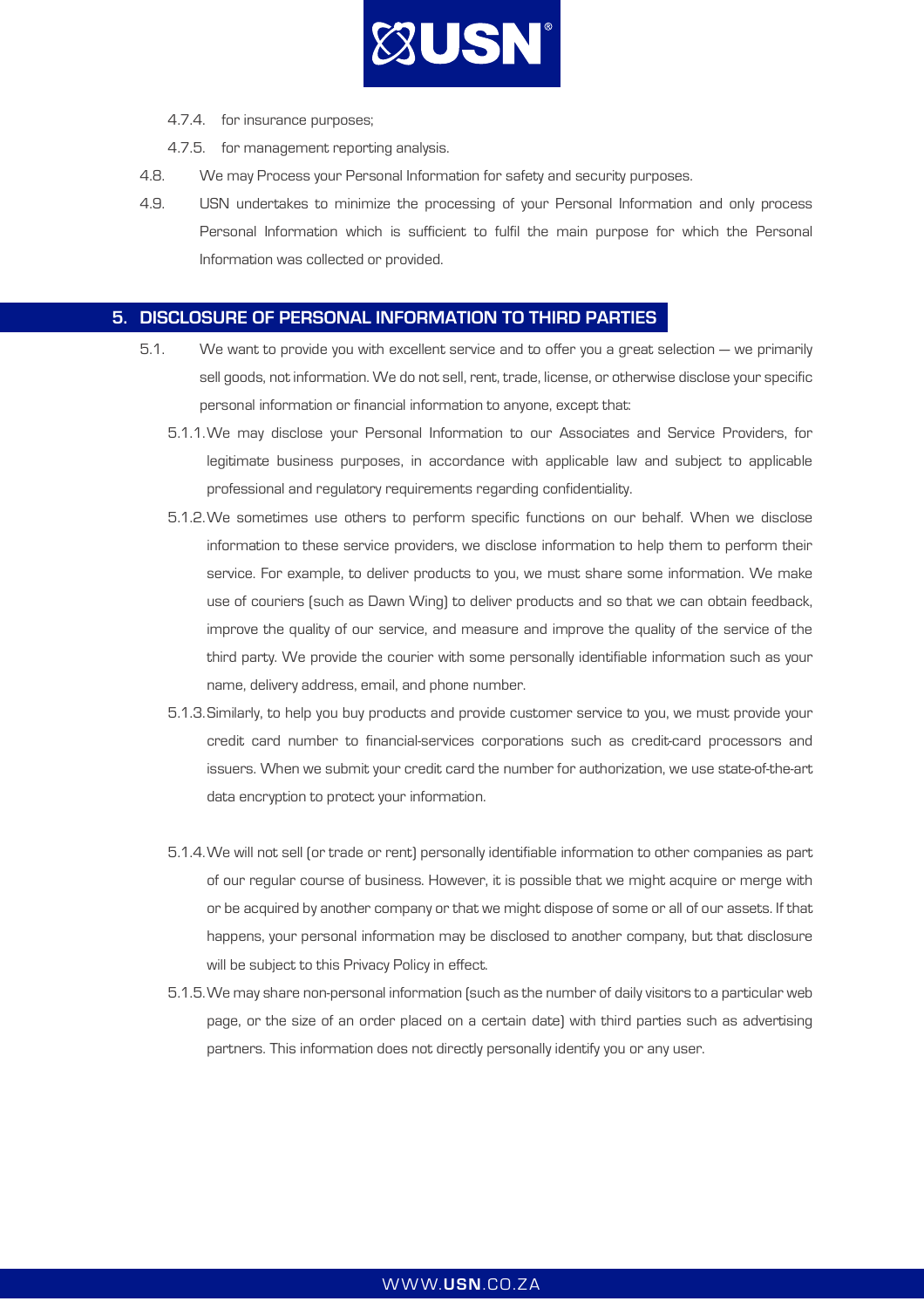

- 5.1.6. In addition, we may disclose your Personal Information
	- 5.1.6.1. if required by law;
	- 5.1.6.2. legal and regulatory authorities, upon request, or for the purposes of reporting any actual or suspected breach of applicable law or regulation;
	- 5.1.6.3. third party Operators (including, but not limited to, data processors such as providers of data hosting services and document review technology and services), located anywhere in the world;
	- 5.1.6.4. where it is necessary for the purposes of, or in connection with, actual or threatened legal proceedings or establishment, exercise or defense of legal rights;
	- 5.1.6.5. to any relevant party for the purposes of the prevention, investigation, detection or prosecution of criminal offences or the execution of criminal penalties, including, but not limited to, safeguarding against, and the prevention of threats to, public security;
	- 5.1.6.6. to any relevant third-party acquirer(s), in the event that we sell or transfer all or any portion of our business or assets (including, but not limited to, in the event of a reorganization, dissolution or liquidation); and
	- 5.1.6.7. to any relevant third-party provider, where our Website uses third party advertising, plugins or content.

## 6. INTERNATIONAL TRANSFER OF PERSONAL INFORMATION

6.1. We may transfer your Personal Information to recipients outside of the Republic of South Africa. 6.2. We undertake to ensure that all personal information is only transferred to such international third party after we have satisfied ourselves that such third party has adequate measures in place to ensure to safe-keeping and protection of the personal information's integrity and confidentiality.

## 7. DATA SECURITY

- 7.1. We implement appropriate technical and organisational security measures to protect your Personal Information that is in our possession against accidental or unlawful destruction, loss, alteration, unauthorised disclosure, unauthorised access, in accordance with applicable legislation.
- 7.2. Where there are reasonable grounds to believe that a data breach has occurred involving your personal information that is in our possession, we will notify the relevant regulator and you, unless a public body responsible for detection, prevention or investigation of offences or the relevant regulator informs us that notifying you will impede a criminal investigation.
- 7.3. It must be noted that due to the open nature of the internet, the transmission of information via the internet is possibly always subject to insecurity. As mentioned above, USN will take all reasonable measures to protect your personal information, we cannot absolutely guarantee the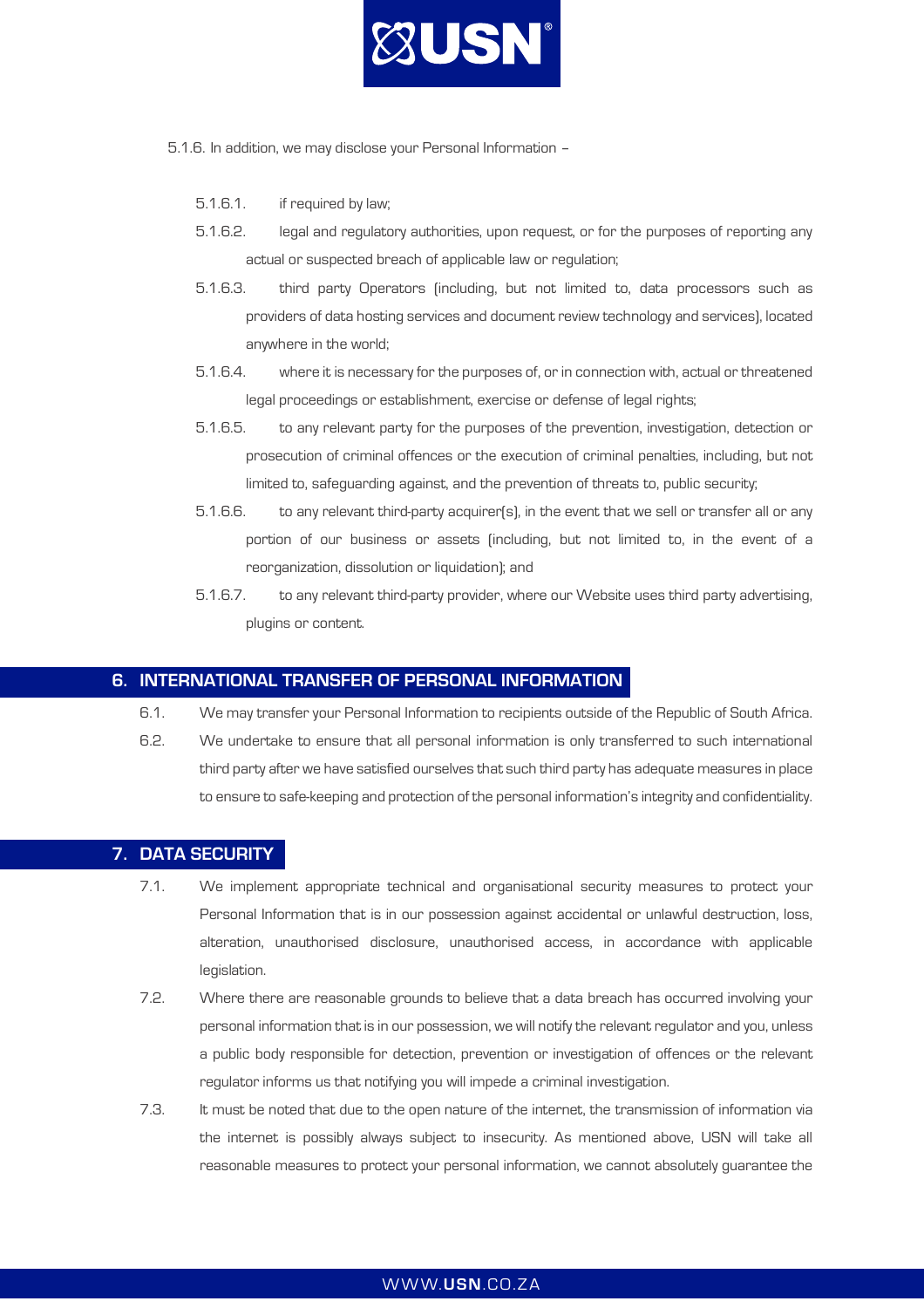

security of any information that has been transmitted via the internet and as such, USN cannot be held responsible for the loss of privacy of such information.

## 8. QUALITY OF INFORMAITON

- 8.1. It remains your responsibility to ensure that all Personal Information provided to USN is accurate, correct and updated.
- 8.2. Should any personal information provided to USN changes or becomes outdated, it is your responsibility to ensure USN's records are updated by notifying USN of any changes of Personal Information.

## 9. DATA RETENTION

- 9.1. USN undertakes to retain all Personal Information for only one of these periods, whichever is the longest:
	- 9.1.1. for the period for which the Personal Information is required to serve its primary purpose or a legitimate interest; or
	- 9.1.2. for the period required to comply with an applicable legal requirement.
- 9.2. USN undertakes that Electronic copies your Personal Information are held in a secure environment, with the application of appropriate computer and software security techniques.

## 10. SENSITIVE PERSONAL INFORMATION

Where we need to Process your Sensitive Personal Information, we will do so in the ordinary course of our business, for a legitimate purpose, and in accordance with the applicable law.

### 11. COOKIES AND SIMILAR TECHNOLOGIES

- 11.1. We collect information recorded when you browse and visit our website, including but not limited to, cookies, IP address, etc.
- 11.2. This information is not used to identify you, but for the necessary purpose to avoid being attacked by hackers, and for the purpose of making customised content service to users. Additionally, through processing comprehensive statistic analysis, we are endeavouring to provide you with more and more efficient functionalities to facilitate our service. To visit usn.co.za, your browser has to be configured to accept cookies as we have to use cookies to enable you to select products, place them in an online shopping cart, and to purchase those products. If you do this, we keep a record of your browsing activity and purchase.
- 11.3. THIS SITE'S COOKIES DO NOT AND CANNOT INFILTRATE A USER'S HARD DRIVE TO GATHER A USER'S CONFIDENTIAL INFORMATION. Our cookies are not "spyware." We may Process your Personal Information by our use of Cookies and similar technologies.
- 11.4. Although you have the right to refuse to accept the cookies, by not accepting it, you acknowledge and accept that you may be unable to access certain parts of the website or its functionalities.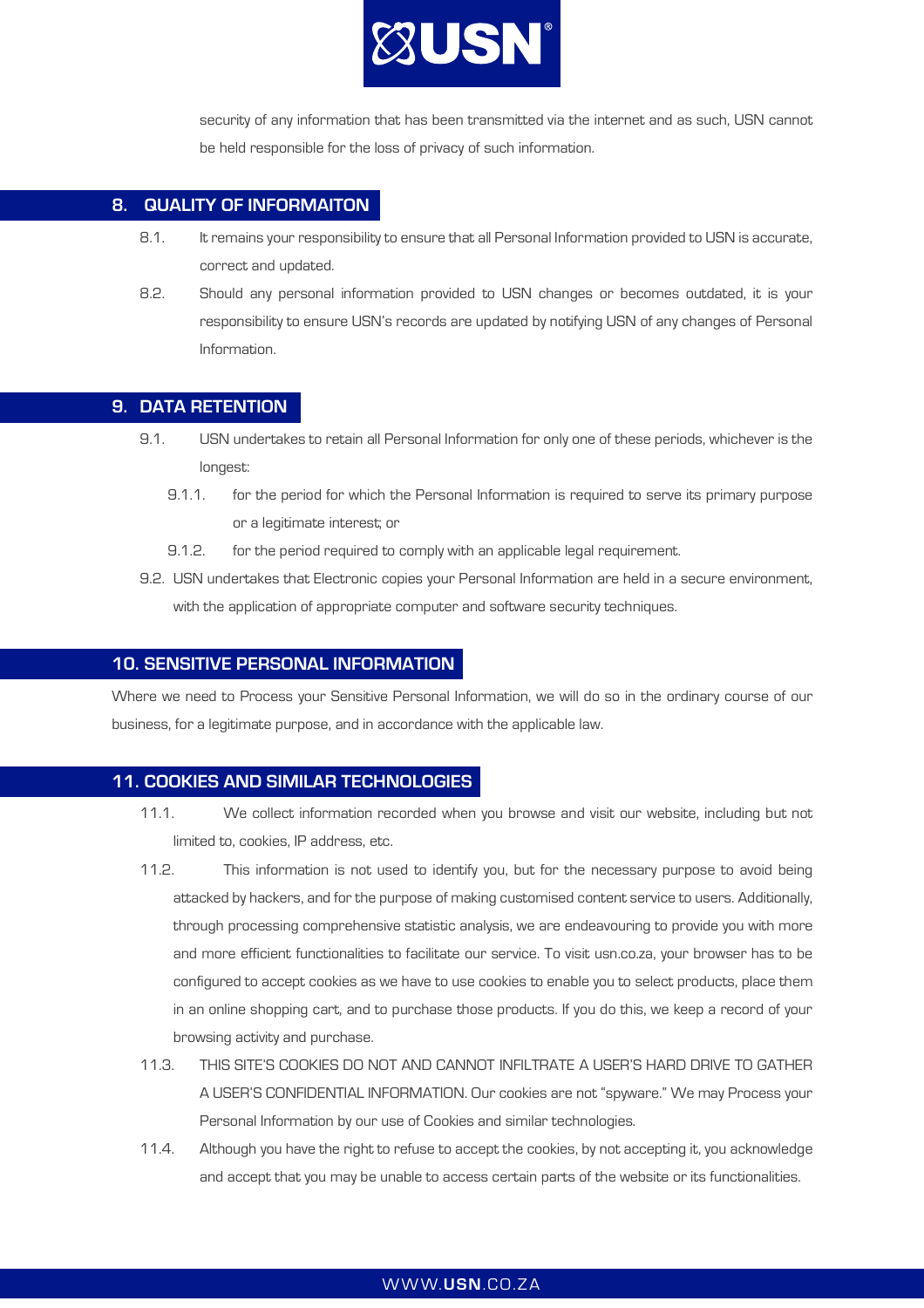

11.5. By accepting cookies, you agree that we may use your personal information collected using "cookies"

## 12. DIRECT MARKETING

12.1. USN may use your Personal Information to communicate relevant marketing campaigns and offerings to you. You are entitled to unsubscribe from such communication at any time, for free.

## 13. YOUR RIGHTS

- 13.1. In terms of various South African legislation, you may have rights to have access to your Personal Information. To give effect to this right as far as it is USN's responsibility, we acknowledged that you can request the Personal Information of yourself that is held by USN.
- 13.2. You have the right to object against the processing of your Personal Information. In the case where you object to your Personal Information being processed by USN, you agree that USN shall immediately cease to process any of your Personal Information. You furthermore accept that USN might then not be in the position to provide you with the full scope of services or communication as before such objection.
- 13.3. You have the right to request a rectification of your personal information, to erase your personal information or to restrict the use of your personal information.

## 14. CONTACT DETAILS

14.1. You may contact us with any related queries or requests at: Information Officer: D. Gloy Unit 4 Louwlardia Louwlardia Logistics Park, Cnr. Olievenhoutbosch Road & Nellmapius Avenue Centurion, 1683 Tel: 086 1111 876